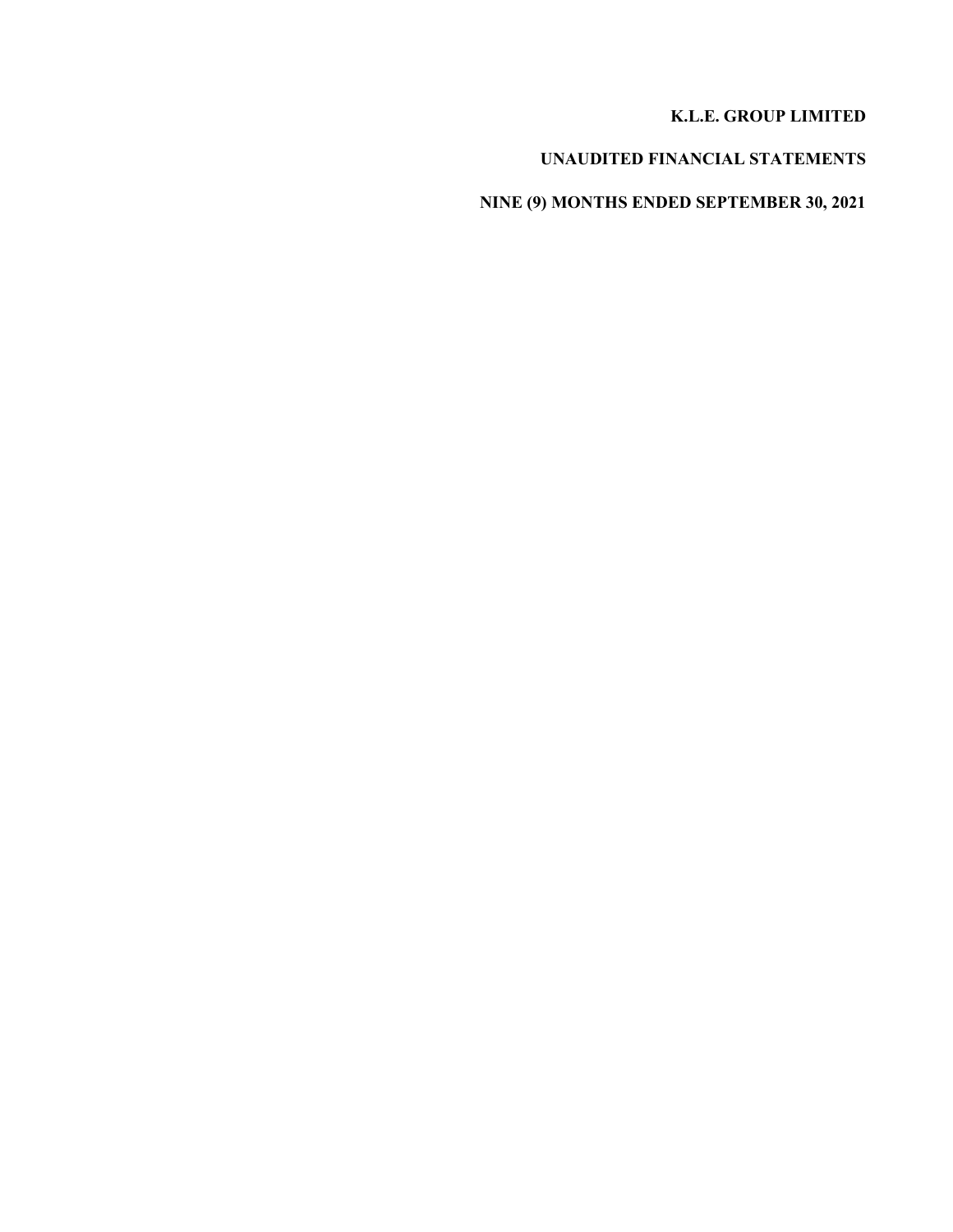### **TABLE OF CONTENTS**

-

| Statement of Comprehensive Income      |         |
|----------------------------------------|---------|
| <b>Statement of Financial Position</b> |         |
| Statement of Changes in Equity         |         |
| <b>Statement of Cash Flows</b>         | 4       |
| Notes to the Financial Statement       | $5 - 9$ |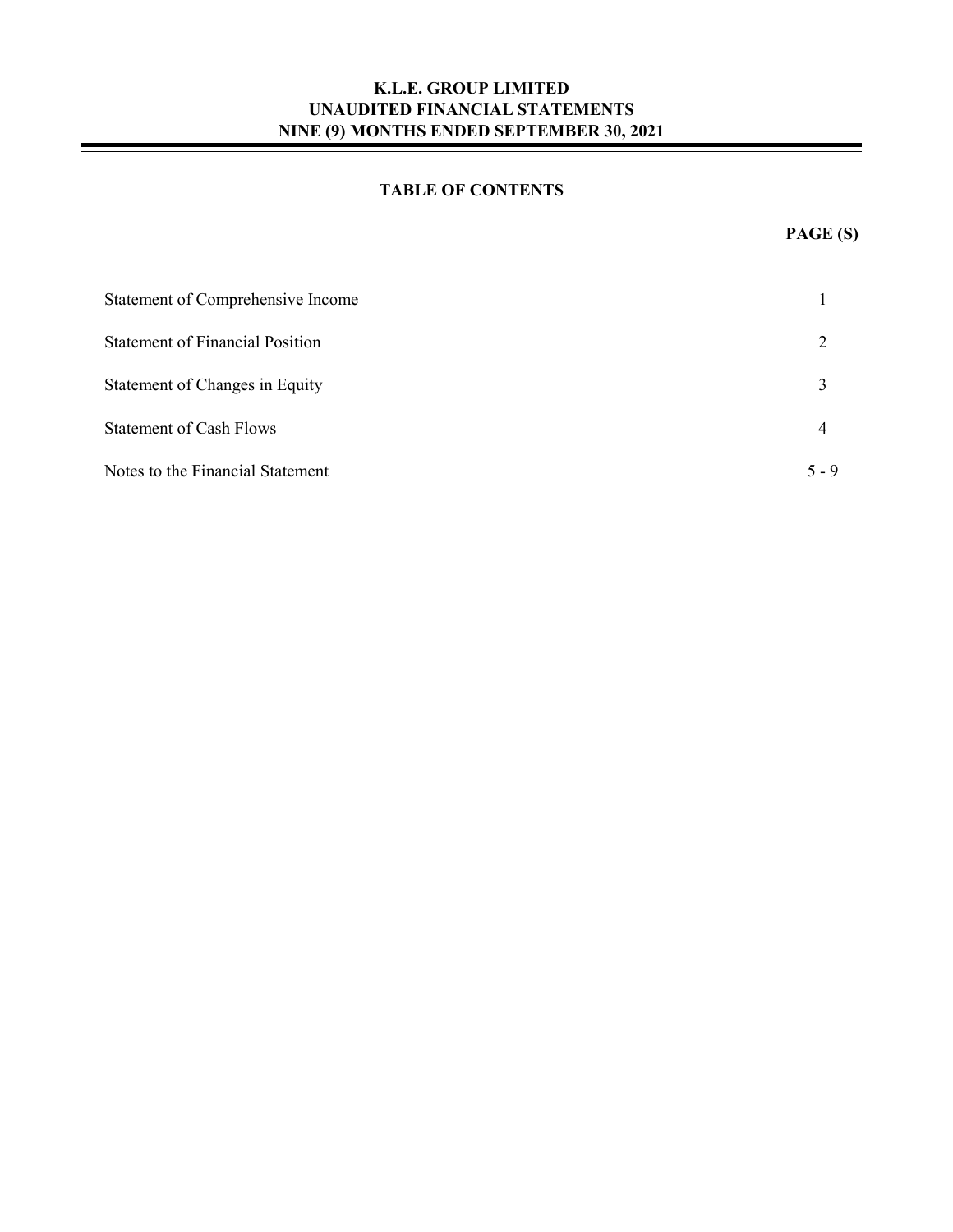#### **K.L.E. GROUP LIMITED STATEMENT OF COMPREHENSIVE INCOME NINE (9) MONTHS ENDED SEPTEMBER 30, 2021 UNAUDITED**

|                                                                                               | <b>Unaudited</b> | Unaudited      | Unaudited          | Unaudited    | <b>Audited</b> |
|-----------------------------------------------------------------------------------------------|------------------|----------------|--------------------|--------------|----------------|
|                                                                                               | Quarter          | <b>Ouarter</b> | <b>Nine Months</b> | Nine Months  | Year ended     |
|                                                                                               | ended            | ended          | ended              | ended        | ended          |
|                                                                                               | September 30     | September 30   | September 30       | September 30 | Dec 31,        |
|                                                                                               | 2021             | 2,020          | 2021               | 2020         | 2020           |
|                                                                                               | S'000            | \$'000         | \$'000             | \$'000       | \$'000         |
| Revenue                                                                                       | 45,521           | 27,405         | 117,832            | 107,853      | 151,379        |
| Cost of Sales                                                                                 | (13,666)         | (8,513)        | (36, 412)          | (33, 151)    | (44, 370)      |
| Gross profit                                                                                  | 31,855           | 18,892         | 81,422             | 74,703       | 107,009        |
| Other operating income                                                                        |                  |                | 1,017              | 3,603        | 505            |
| Administrative and other expense                                                              | (25, 407)        | (30,652)       | (97, 480)          | (118, 181)   | (186, 062)     |
| (Loss)/profit from operations                                                                 | 6,447            | (11,760)       | (15, 042)          | (39, 875)    | (78, 548)      |
| Finance and depreciation cost                                                                 | (14, 162)        | (8,980)        | (42,909)           | (24, 558)    | (10, 552)      |
| (Loss)/profit before taxation                                                                 | (7, 715)         | (20,740)       | (57,950)           | (64, 433)    | (89, 100)      |
| Taxation                                                                                      |                  |                |                    |              | (1,627)        |
| Net loss from operations                                                                      | (7, 715)         | (20, 740)      | (57,950)           | (64, 433)    | (90, 727)      |
| Other Comprehensive Income<br>Items which may be reclassified to profit or loss               | (1,169)          | (176)          | (1,169)            | (675)        | (531)          |
| Net (loss)/profit for the period, being total<br>comprehensive (expense)/income for the year. | (8, 883)         | (20,916)       | (59, 119)          | (65,108)     | (91, 258)      |
| Number of shares                                                                              | 100,000          | 100,000        | 100,000            | 100,000      | 100,000        |
| Earnings per stock unit:                                                                      | (\$0.09)         | $(\$0.21)$     | (\$0.59)           | (\$0.651)    | (\$0.17)       |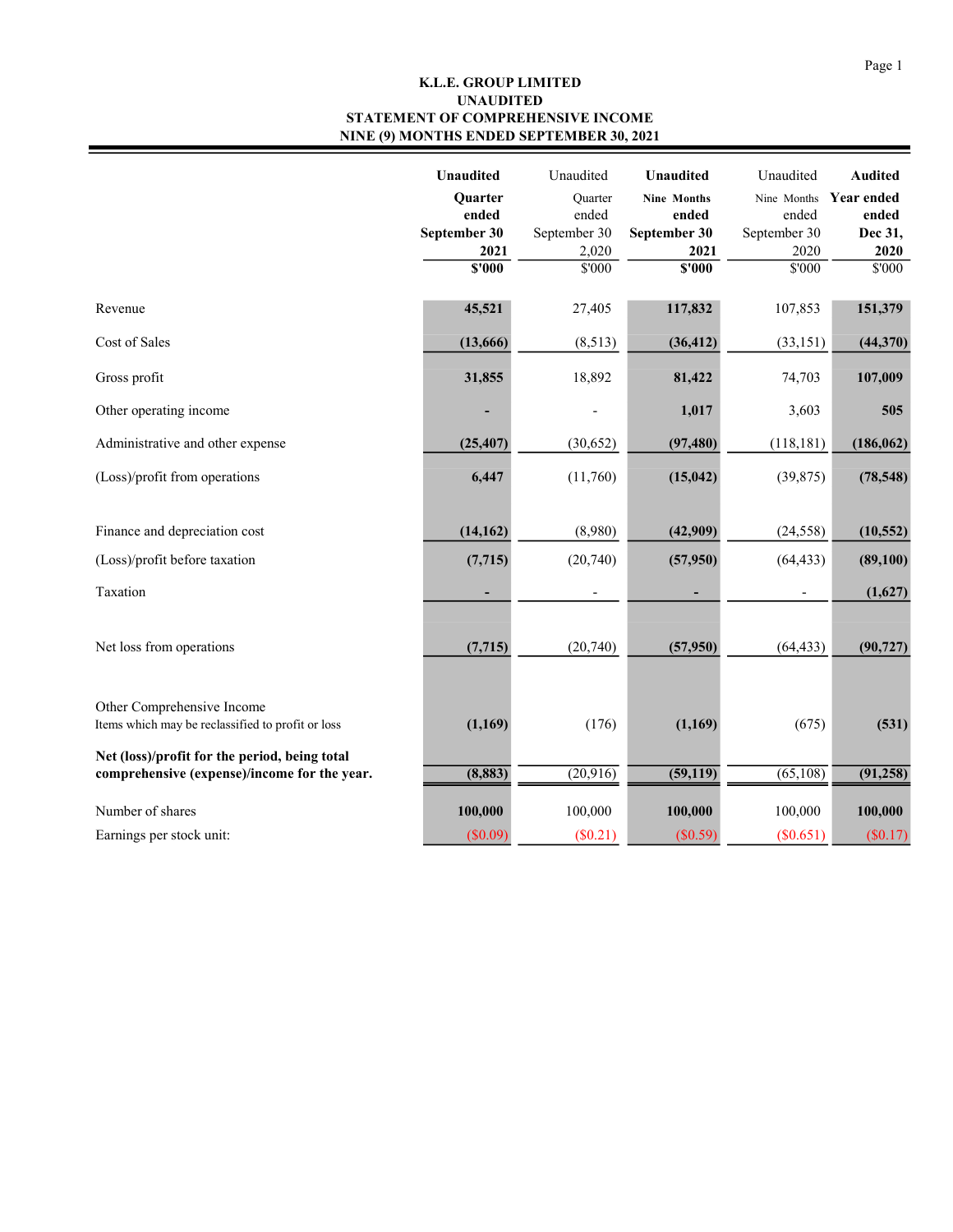### **K.L.E. GROUP LIMITED STATEMENT OF FINANCIAL POSITION AS AT SEPTEMBER 30, 2021 UNAUDITED**

|                                                     |              | <b>Unaudited</b> | Unaudited    | <b>Audited</b> |
|-----------------------------------------------------|--------------|------------------|--------------|----------------|
|                                                     |              | as at            | as at        | as at          |
|                                                     |              | September 30     | September 30 | December 31,   |
|                                                     | <b>Notes</b> | 2021             | 2020         | 2020           |
|                                                     |              | $$^{\prime}000$  | \$'000       | \$'000         |
| <b>NON-CURRENT ASSETS</b>                           | 7            | 86,249           |              | 108,562        |
| Property, plant and equipment<br>Right to use asset | 14           | 25,287           | 94,467       | 32,791         |
| Investment in joint venture                         |              | 14,078           | 12,979       | 14,078         |
| Investment in associate                             |              | 42,634           | 55,864       | 42,634         |
| Investments                                         |              | 6,720            | 7,745        | 7,889          |
| Long term receivables                               |              | 8,090            |              | 7,330          |
| Deferred tax asset                                  |              | 8,241            | 9,868        | 8,241          |
| <b>Total non-current assets</b>                     |              | 191,299          | 180,924      | 221,525        |
|                                                     |              |                  |              |                |
| <b>CURRENT ASSETS</b><br>Inventories                | 8            | 4,178            | 3,414        | 3,525          |
| Receivables                                         | 9            | 1,648            | 12,535       | 10,509         |
| Due From related party                              |              | 5,726            | 73,585       | 44,734         |
| Cash and cash equivalents                           | 12           | 1,115            | 1,676        | 4,457          |
| <b>Total current assets</b>                         |              | 12,668           | 91,210       | 63,225         |
| <b>Total assets</b>                                 |              | 203,968          | 272,134      | 284,750        |
| <b>EQUITY</b>                                       |              |                  |              |                |
| Share capital                                       |              | 122,903          | 122,903      | 122,902        |
| Revaluation reserve                                 |              | 738              | 1,763        | 1,907          |
| Accumulated (deficit)/surplus                       |              | (187, 911)       | (90, 437)    | (129,961)      |
|                                                     |              | (64,270)         | 34,229       | (5,151)        |
| <b>NON-CURRENT LIABILITIES</b>                      |              |                  |              |                |
| Bank loan                                           | 10           | 84,897           | 58,267       | 84,437         |
| Other long term loan                                | 10           | 94,108           | 94,108       | 94,108         |
| Lease Obligation                                    | 14           | 19,775           |              | 25,413         |
| Due to related party                                |              |                  | 1,123        |                |
|                                                     |              | 198,780          | 153,499      | 203,958        |
| <b>CURRENT LIABILITIES</b>                          |              |                  |              |                |
| Current portion of loan                             | 10           | 8,621            | 7,854        | 12,063         |
| Payables                                            | 11           | 41,309           | 64,548       | 53,755         |
| Bank overdraft                                      |              | 7,883            | 11,357       | 9,035          |
| Lease liability current portion                     |              | 10,988           |              | 10,444         |
| Taxation                                            |              | 658              | 648          | 646            |
| Total current liabilities                           |              | 69,459           | 84,407       | 85,943         |
| Total equity and liabilines                         |              | 203,968          | 272,134      | 284,750        |

**Approved by the Board of Directors and signed on its behalf by:**

**Gary Matalon (Director) David Shirley (Chairman)**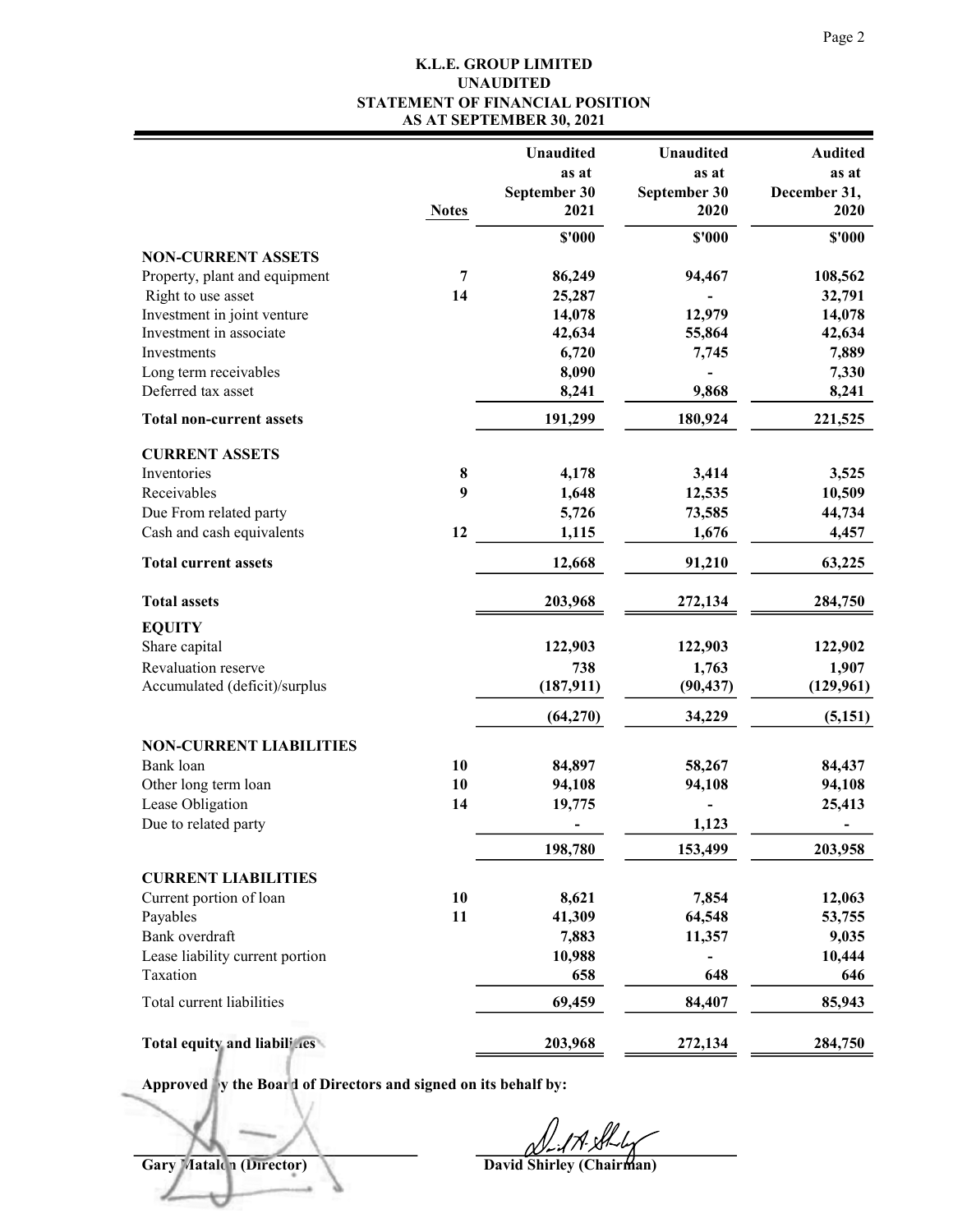#### **K.L.E. GROUP LIMITED STATEMENT OF CHANGES IN EQUITY NINE (9) MONTHS ENDED SEPTEMBER 30, 2021 UNAUDITED**

|                                                                     | <b>Share</b><br>capital<br>\$'000 | <b>Revaluation</b><br>reserve<br>\$'000 | Accumulated<br>deficit<br>\$'000 | <b>Total</b><br>\$'000 |
|---------------------------------------------------------------------|-----------------------------------|-----------------------------------------|----------------------------------|------------------------|
| Balance at 31 December 2019                                         | 122,903                           | 2,438                                   | (26,004)                         | 99,337                 |
| <b>Total Comprehensive Income</b>                                   |                                   |                                         |                                  |                        |
| Net loss                                                            |                                   |                                         | (43,694)                         | (43,694)               |
| Other Comprehensive Income                                          |                                   | (499)                                   |                                  | (499)                  |
| Unaudited balances at June 30, 2020                                 | 122,903                           | 1,939                                   | (69, 698)                        | 55,145                 |
| Audited balance at 31 December 2020<br>Retained Earnings Adjustment | 122,903                           | 1,907                                   | (129,961)                        | (5,151)                |
| <b>Total Comprehensive Income</b>                                   |                                   |                                         |                                  |                        |
| Net loss                                                            |                                   |                                         | (57,950)                         | (57,950)               |
| Other comprehensive expense                                         |                                   | (1,169)                                 |                                  | (1,169)                |
| Unaudited balances at September 30, 2021                            | 122,903                           | 738                                     | (187, 911)                       | (64, 271)              |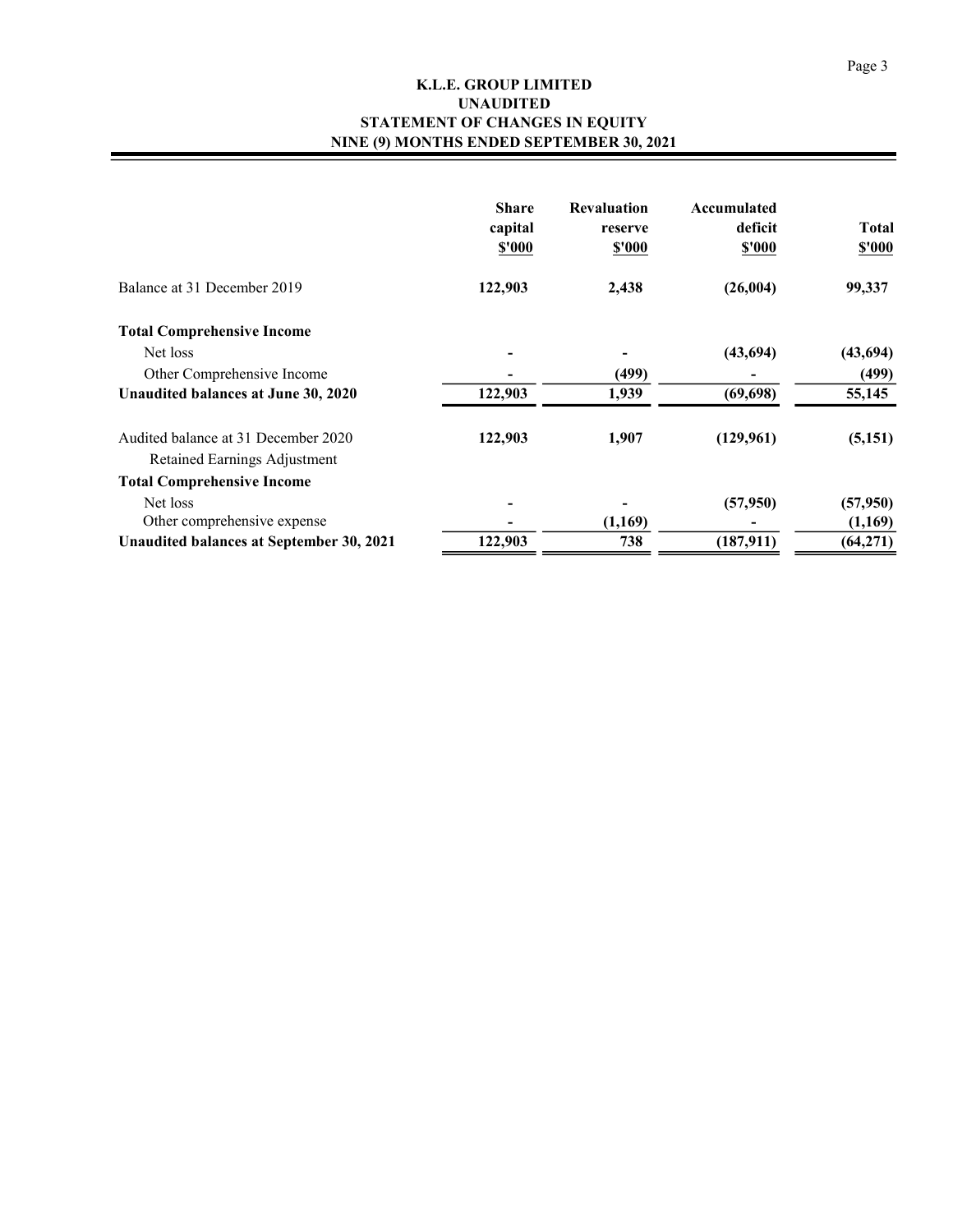### **K.L.E. GROUP LIMITED STATEMENT OF CASH FLOWS NINE (9) MONTHS ENDED SEPTEMBER 30, 2021 UNAUDITED**

|                                                                                                                                                 | Unaudited<br>Quarter ended<br>September 30,<br>2021<br><b>\$'000</b> | <b>Unaudited</b><br>Quarter ended<br>September 30,<br>2020<br><b>\$'000</b> | <b>Audited</b><br><b>Year ended</b><br>December 31,<br>2020<br>\$'000 |
|-------------------------------------------------------------------------------------------------------------------------------------------------|----------------------------------------------------------------------|-----------------------------------------------------------------------------|-----------------------------------------------------------------------|
| <b>CASH FLOWS FROM OPERATING ACTIVITIES</b>                                                                                                     |                                                                      |                                                                             |                                                                       |
| (Loss)/profit for the period / year                                                                                                             | (59, 119)                                                            | (65, 108)                                                                   | (91, 258)                                                             |
| Items not affecting cash resources<br>Adjustments to reconcile profit for the year to<br>net cash provided by / (used in) operating activities: | 45,926                                                               | 31,992                                                                      | 36,435                                                                |
| Translation difference                                                                                                                          |                                                                      |                                                                             | (3,952)                                                               |
| Income tax                                                                                                                                      |                                                                      |                                                                             | 1,627                                                                 |
| Depreciation<br>Interest income                                                                                                                 | 22,778                                                               | 21,718                                                                      | 21,241                                                                |
| Amortization of ROU Asset                                                                                                                       | (17)<br>7,504                                                        | (3)                                                                         | (5)<br>9,434                                                          |
| Interest expense                                                                                                                                | 14,493                                                               | 9,603                                                                       | 10,552                                                                |
| Gain on disposal of property, plant and equipment                                                                                               |                                                                      |                                                                             | (500)                                                                 |
| Unrealized gain on revaluation of investment                                                                                                    | 1,169                                                                | 675                                                                         | (1,962)                                                               |
| Adjustment to PPE                                                                                                                               |                                                                      |                                                                             |                                                                       |
| Operating (loss)/profit before changes in working capital                                                                                       | (13, 193)                                                            | (33, 116)                                                                   | (54, 823)                                                             |
| Changes in operating assets and liabilities                                                                                                     |                                                                      |                                                                             |                                                                       |
| Inventories                                                                                                                                     | (653)                                                                | 47                                                                          | (64)                                                                  |
| Receivables                                                                                                                                     | 8,100                                                                | 14,406                                                                      | 9,102                                                                 |
| Payables                                                                                                                                        | (12, 446)                                                            | 22,421                                                                      | 11,628                                                                |
| Related party                                                                                                                                   | 39,008                                                               | (10, 119)                                                                   | 8,845                                                                 |
| Taxation paid                                                                                                                                   | 11                                                                   |                                                                             |                                                                       |
| Net cash provided by operations                                                                                                                 | 20,827                                                               | (6,361)                                                                     | (25,312)                                                              |
| Cash flows from investing activities                                                                                                            |                                                                      |                                                                             |                                                                       |
| Interest received                                                                                                                               | 17                                                                   | 3                                                                           | 5                                                                     |
| Purchase of investments                                                                                                                         |                                                                      |                                                                             |                                                                       |
| Proceeds from sale of investment<br>Disposal of property, plant and equipment                                                                   | (464)                                                                | 4,499<br>(93, 277)                                                          | 3,400                                                                 |
|                                                                                                                                                 |                                                                      |                                                                             | (106, 895)                                                            |
| Net cash used in investing activities                                                                                                           | (447)                                                                | (88, 775)                                                                   | (103, 490)                                                            |
| <b>Cash flows from financing activities</b>                                                                                                     |                                                                      |                                                                             |                                                                       |
| Loan proceeds                                                                                                                                   |                                                                      | 94,108                                                                      | 190,608                                                               |
| Lease Liability Payment<br>Lease Interest Expense Paid                                                                                          | (5,094)<br>(2, 721)                                                  |                                                                             | (6,368)                                                               |
| Interest and other related expense                                                                                                              | (11, 772)                                                            | (6,245)                                                                     | (10, 552)                                                             |
| Loan repayment                                                                                                                                  | (2,982)                                                              | (2, 289)                                                                    | (65, 052)                                                             |
|                                                                                                                                                 |                                                                      |                                                                             |                                                                       |
| Net cash (used in)/ provided by financing activities                                                                                            | (22, 569)                                                            | 85,574                                                                      | 108,636                                                               |
| Net Decrease in cash and cash equivalents                                                                                                       | (2,190)                                                              | (9, 562)                                                                    | (8, 408)                                                              |
| Cash and cash equivalents at beginning of period/year                                                                                           | (4,578)                                                              | (122)                                                                       | (122)                                                                 |
| Effect of exchange movements on foreign balances                                                                                                |                                                                      |                                                                             | 3,952                                                                 |
| Cash and cash equivalents at end of period / year                                                                                               | (6,768)                                                              | (9,684)                                                                     | (4,578)                                                               |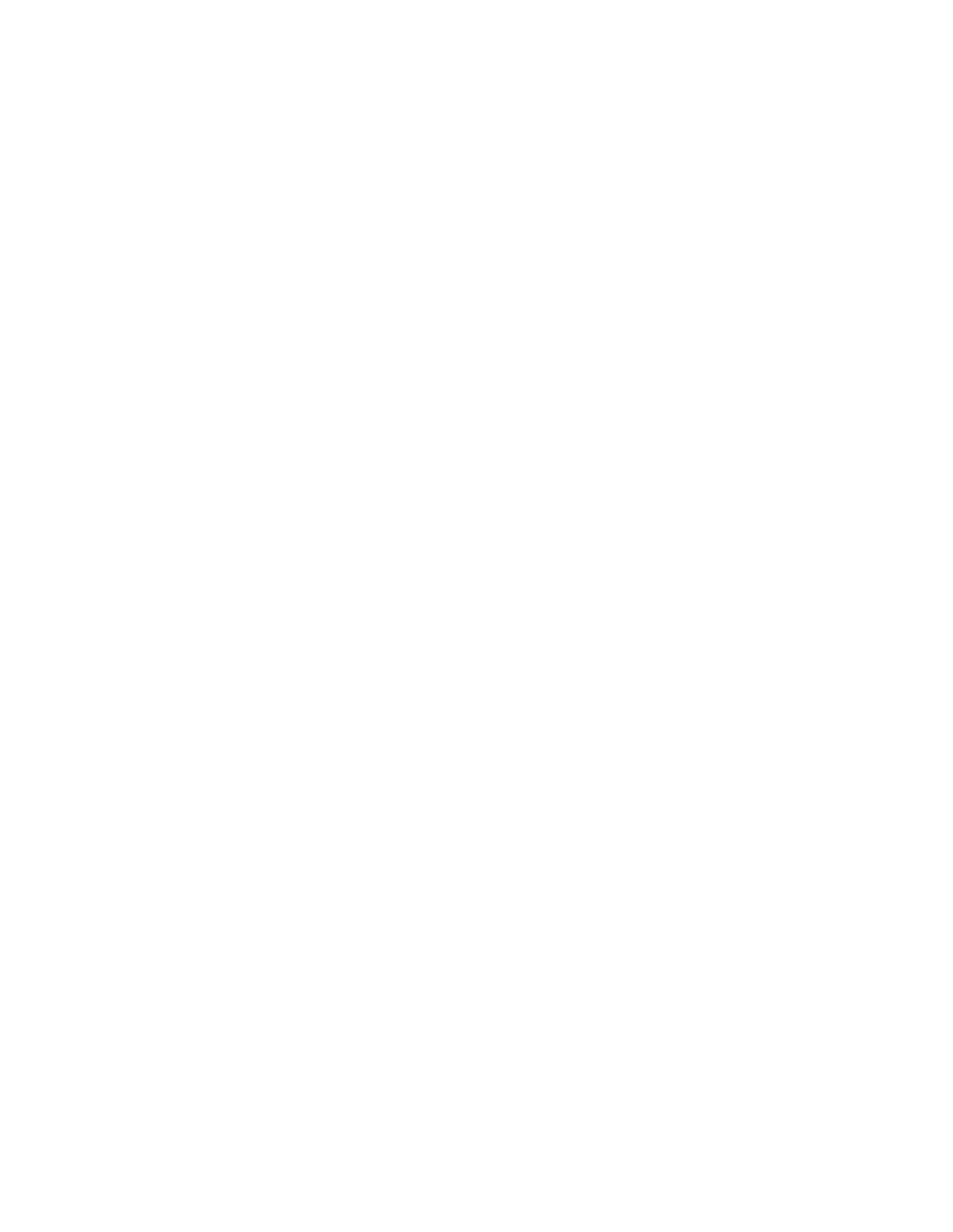#### **1. IDENTIFICATION AND PRINCIPAL ACTIVITIES**

K.L.E Group Limited is a limited liability company incorporated and domiciled in Jamaica. The registered office of the company is Unit 6, 67 Constant Spring Road, Kingston 10.

The company's shares are listed on the Junior Market of the Jamiaca Stock Exchange.

The principal activities of the company are the operation of restaurants under the brand "Usain Bolt's Tracks and Records", and the provision of management services to T & R Restaurant Systems Limited t/a FranJam.

KLE currently has a 49% shareholdings in associated company, T&R Restaurant Systems Limited.

#### **2. SIGNIFICANT ACCOUNTING POLICIES**

#### **(a) Basis of preparation**

The interim financial statements have been prepared under the historical cost basis and are expressed in Jamaican Dollars, which is the company's functional and presentation currency.

The Company's financial statements have been prepared in accordance and comply with International Financial Reporting Standards (IFRS). These statements are also prepared in accordance with the requirements of the Jamaican Companies Act.

The interim financial report is to be read in conjunction with the audited financial statements for the year ended December 31, 2020. These explanatory notes attached to the interim financials statements provide an explanation of events and transactions that are significant to an understanding of the changes in the financial position and performance of the Company since the financial year ended December 31, 2020.

The significant accounting policies adopted are consistent with those of the audited financial statement for the year ended December 31, 2020.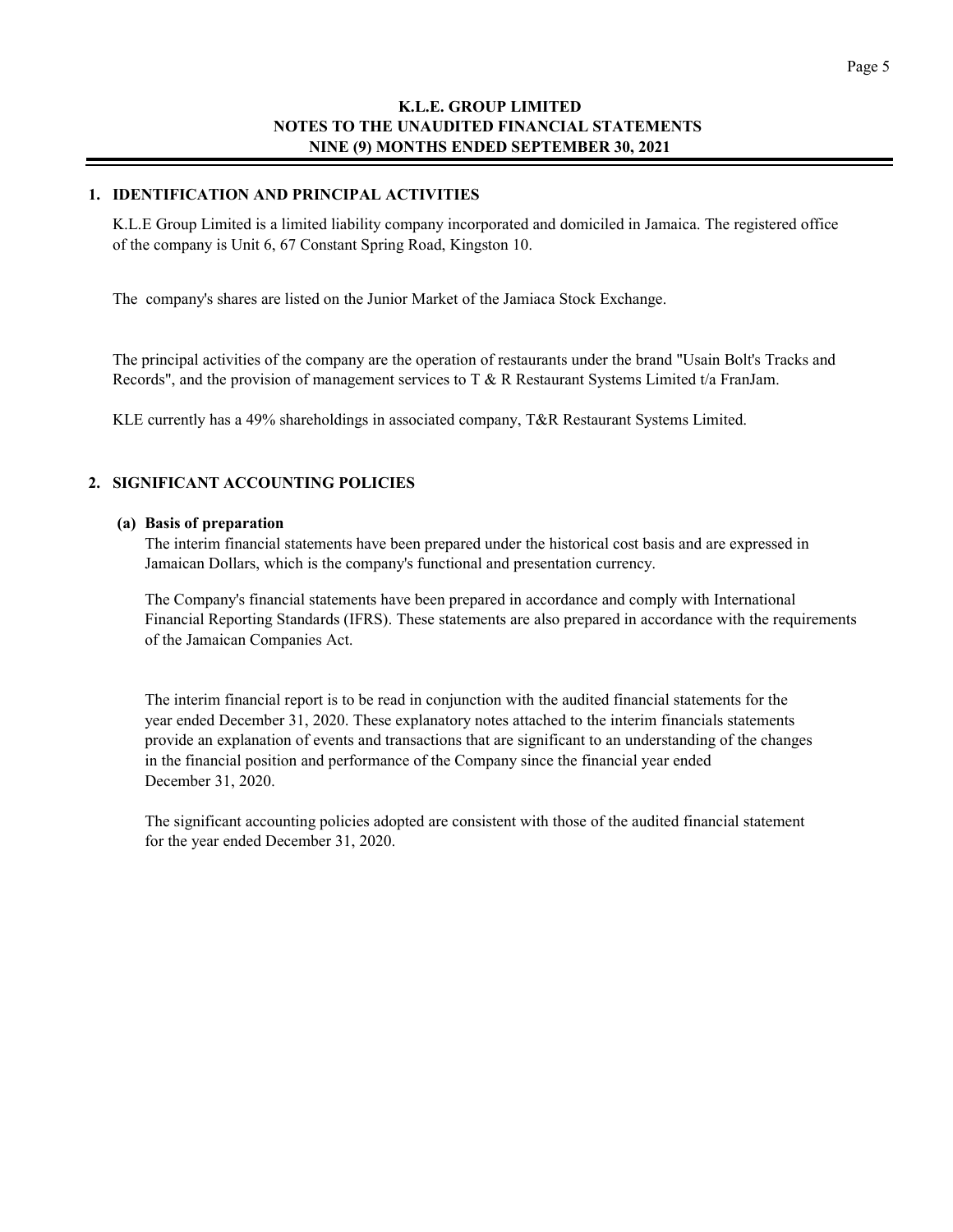### **3. REVENUES**

|    |                                          | Unaudited          | Unaudited          | Audited           |
|----|------------------------------------------|--------------------|--------------------|-------------------|
|    |                                          | September 30, 2021 | September 30, 2020 | December 31, 2020 |
|    |                                          | \$'000             | \$'000             | \$'000            |
|    | Food and Bar                             | 116,440            | 107,431            | 147,298           |
|    | Merchadise and Rental                    | 1,393              | 422                | 481               |
|    |                                          | 117,832            | 107,853            | 147,779           |
| 4. | <b>OTHER OPERATING INCOME</b>            |                    |                    |                   |
|    |                                          | Unaudited          | Unaudited          | Audited           |
|    |                                          | Year to date       | Year to date       | Year ended        |
|    |                                          | September 30, 2021 | September 30, 2020 | December 31, 2020 |
|    |                                          | \$'000             | \$'000             | \$'000            |
|    | Sponsorship income<br>Interest income    | 1,000              |                    | 500               |
|    | Other income                             | 17                 | 3<br>3,600         | 5<br>3,600.00     |
|    |                                          | ÷                  |                    |                   |
|    |                                          | 1,017              | 3,603              | 4,105             |
| 5. | <b>ADMINISTRATIVE AND OTHER EXPENSES</b> | Unaudited          | Unaudited          | Audited           |
|    |                                          | September 30, 2021 | September 30, 2020 | December 31, 2020 |
|    |                                          | \$'000             | \$'000             | \$'000            |
|    | Bank service charge                      | 3,224              | 4,952              | 8,182             |
|    | Insurance                                | 2,311              | 1,732              | 2,713             |
|    | Professional fees                        | 4,216              | 4,434              | 5,305             |
|    | Rent                                     | 3,947              | 12,630             | 7,079             |
|    | Repairs and maintenance                  | 1,579              | 2,740              | 3,586             |
|    | Salaries and related cost                | 41,894             | 39,288             | 54,025            |
|    | Security                                 | 1,295              | 1,292              | 3,130             |
|    | Staff welfare                            | 1,606              | 1,089              | 1,946             |
|    | Utilities                                | 16,978             | 14,633             | 20,035            |
|    | Advertising and marketing                | 6,543              | 6,825              | 10,252            |
|    | Bathroom supplies                        | 8                  | 151                | 151               |
|    | Couriers                                 | 729                | 703                | 1,025             |
|    | Dues and subscription                    | 877                | 552                | 1,155             |
|    | Equipment rental & charges               | 1,735              | 1,286              | 1,578             |
|    | IT expense                               | 658                | 625                | 1,711             |
|    | Cleaning and sanitation                  | 1,625              | 1,671              | 2,069             |
|    | Licenses and permits                     | 61                 | 123                | 387               |
|    | Office supplies and expenses             | 264                | 279                | 314               |
|    | Printing and reproduction                | 95                 | 136                | 136               |
|    | Travel and entertainment                 | 53                 | 1,060              | 1,340             |
|    | Bad debt                                 |                    | 12,737             | 21,617            |
|    | Kitchen and bar supplies                 | 2,103              | 1,785              | 2,715             |
|    | Music and entertainment                  | 718                | 661                | 1,055             |
|    | Freight and shipping                     |                    | 106                | 106               |
|    | Penalties and interest                   | 42                 | 273                | 275               |
|    | Royalties                                | 4,686              | 4,327              | 5,965             |
|    | Casual Labour                            | 235                | 2,089              | 2,089             |
|    |                                          | 97,480             | 118,181            | 159,940           |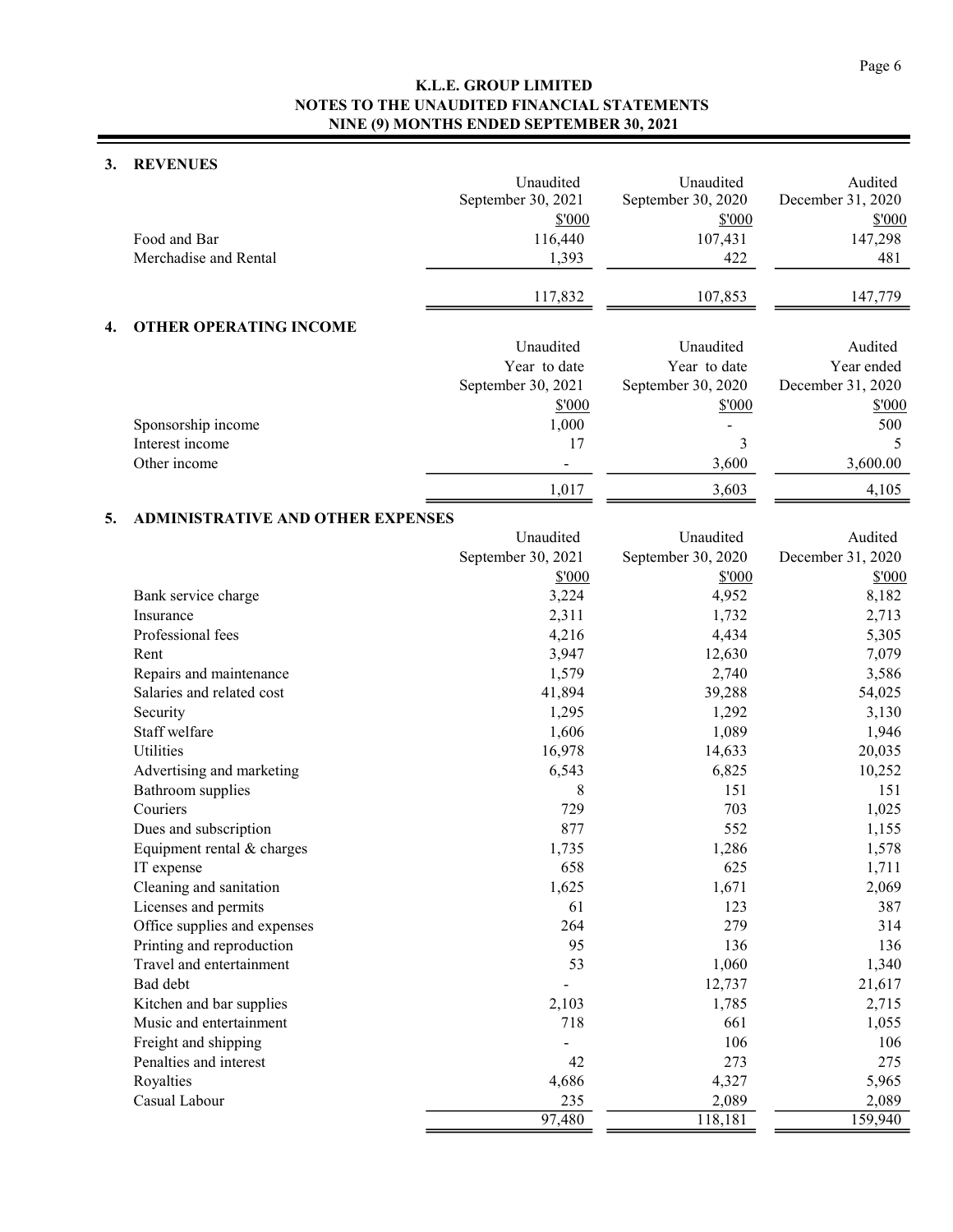### **6. FINANCE AND POLICY COST**

|                       | Unaudited          | Unaudited          | Audited      |
|-----------------------|--------------------|--------------------|--------------|
|                       | Quarter ended      | Quarter ended      | Year ended   |
|                       | September 30, 2021 | September 30, 2020 | Dec 31, 2020 |
|                       | \$'000             | \$'000             | \$000        |
| Interest expense      | 14,493             | 6,245              | 6,913        |
| Depreciation expense  | 30,293             | 21,718             | 21,242       |
| Foreign exchange gain | (1, 877)           | (3,405)            | (3,998)      |
|                       | 42,909             | 24,558             | 24,157       |
|                       |                    |                    |              |

## **7. PROPERTY, PLANT AND EQUIPMENT**

|                       | Leashold<br>Improvements<br>\$'000 | Equipment<br>\$'000      | Furniture<br>& Fixtures<br>\$'000 | Security<br>System<br>\$'000 | Computers<br>\$'000 | Total<br>\$'000 |
|-----------------------|------------------------------------|--------------------------|-----------------------------------|------------------------------|---------------------|-----------------|
| At cost:              |                                    |                          |                                   |                              |                     |                 |
| Beginning of year     | 137,770                            | 38,547                   | 75,467                            | 1,761                        | 7,854               | 261,399         |
| Additions             |                                    | 180                      | 209                               |                              | 75                  | 464             |
| Disposal              |                                    | $\overline{\phantom{0}}$ | $\blacksquare$                    | $\blacksquare$               | $\blacksquare$      | $\blacksquare$  |
| End of period         | 137,770                            | 38,727                   | 75,676                            | 1,761                        | 7,930               | 261,863         |
| <b>Accumulated</b>    |                                    |                          |                                   |                              |                     |                 |
| Depreciation          |                                    |                          |                                   |                              |                     |                 |
| Beginning of year     | 79,776                             | 23,067                   | 44,850                            | 325                          | 4,819               | 152,837         |
| Charge for the period | 12,916                             | 2,893                    | 5,658                             | 132                          | 1,178               | 22,777          |
| Disposal              |                                    |                          |                                   | $\overline{\phantom{a}}$     |                     |                 |
| End of period         | 92,692                             | 25,960                   | 50,508                            | 457                          | 5,997               | 175,614         |
| Net book value        |                                    |                          |                                   |                              |                     |                 |
| end of period         | 45,078                             | 12,767                   | 25,170                            | 1,303                        | 1,932               | 86,249          |
| End of prior year     | 57,994                             | 15,480                   | 30,617                            | 1,435                        | 3,036               | 108,562         |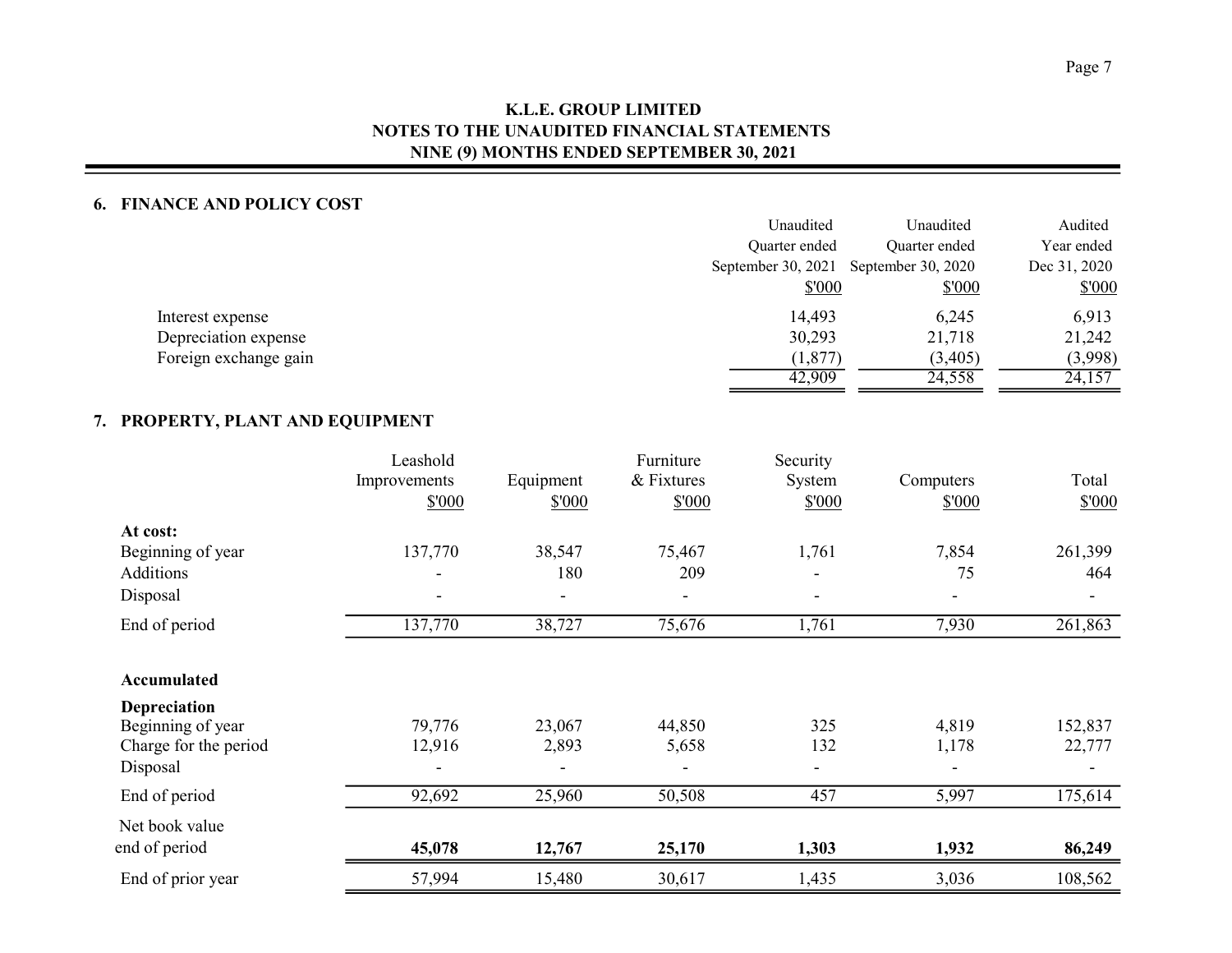### **8. INVENTORIES**

|                  | Unaudited<br>September 30, 2021 September 30, 2020<br>\$'000 | Unaudited<br>\$'000 | Audited<br>Dec. 31, 2020<br>\$'000 |
|------------------|--------------------------------------------------------------|---------------------|------------------------------------|
| Goods for resale | 4,178                                                        | 3,414               | 3,525                              |
|                  | 4,178                                                        | 3.414               | 3,525                              |
|                  |                                                              |                     |                                    |

## **9. RECEIVABLES**

|                                            | Unaudited                             | Unaudited | Audited       |
|--------------------------------------------|---------------------------------------|-----------|---------------|
|                                            | September 30, 2021 September 30, 2020 |           | Dec. 31, 2020 |
|                                            | \$'000                                | \$'000    | \$'000        |
| Trade receivables                          |                                       |           |               |
| Trade receivables and other receivables    | 527                                   | 1,125     | 496           |
| <b>Related Party</b>                       | 8,577                                 | 8,577     | 4,445         |
| Total financial assets other than cash     |                                       |           |               |
| equivalents classified as amortised cost   | 9,104                                 | 9,702     | 4,941         |
| Prepayments and other receivables          | 634                                   | 2,833     | 22,000        |
| Less long term portion - other receivables | (8,090)                               |           | (9, 737)      |
|                                            | 1,648                                 | 12,535    | 17,204        |

#### **10. LOANS PAYABLE**

|                                                                 | Unaudited                             | Unaudited | Audited       |
|-----------------------------------------------------------------|---------------------------------------|-----------|---------------|
|                                                                 | September 30, 2021 September 30, 2020 |           | Dec. 31, 2020 |
|                                                                 | \$'000                                | \$'000    | \$,000        |
| Bank loan - Sagicor Bank Limited<br>J\$70.5 Million Loan<br>(i) | 93,518                                | 66,120    | 96,500        |
| Other Loan                                                      |                                       |           |               |
| $(ii)$ USD \$700,000.00                                         | 94,108                                | 94,108    | 94,108        |
| Total loans                                                     | 187,627                               | 160,229   | 190,608       |
| Classified as follows:                                          |                                       |           |               |
| Total loan payable                                              |                                       |           |               |
| Bank loan                                                       | 93,518                                | 66,121    | 96,500        |
| Other loan                                                      | 94,108                                | 94,108    | 94,108        |
|                                                                 | 187,627                               | 160,229   | 190,608       |
| <b>Current</b>                                                  |                                       |           |               |
| Bank loan                                                       | (8,621)                               | (7, 854)  | (12,063)      |
| Other loan                                                      |                                       |           |               |
|                                                                 | (8,621)                               | (7, 854)  | (12,063)      |
| Non - current portion                                           | 179,005                               | 152,375   | 178,545       |